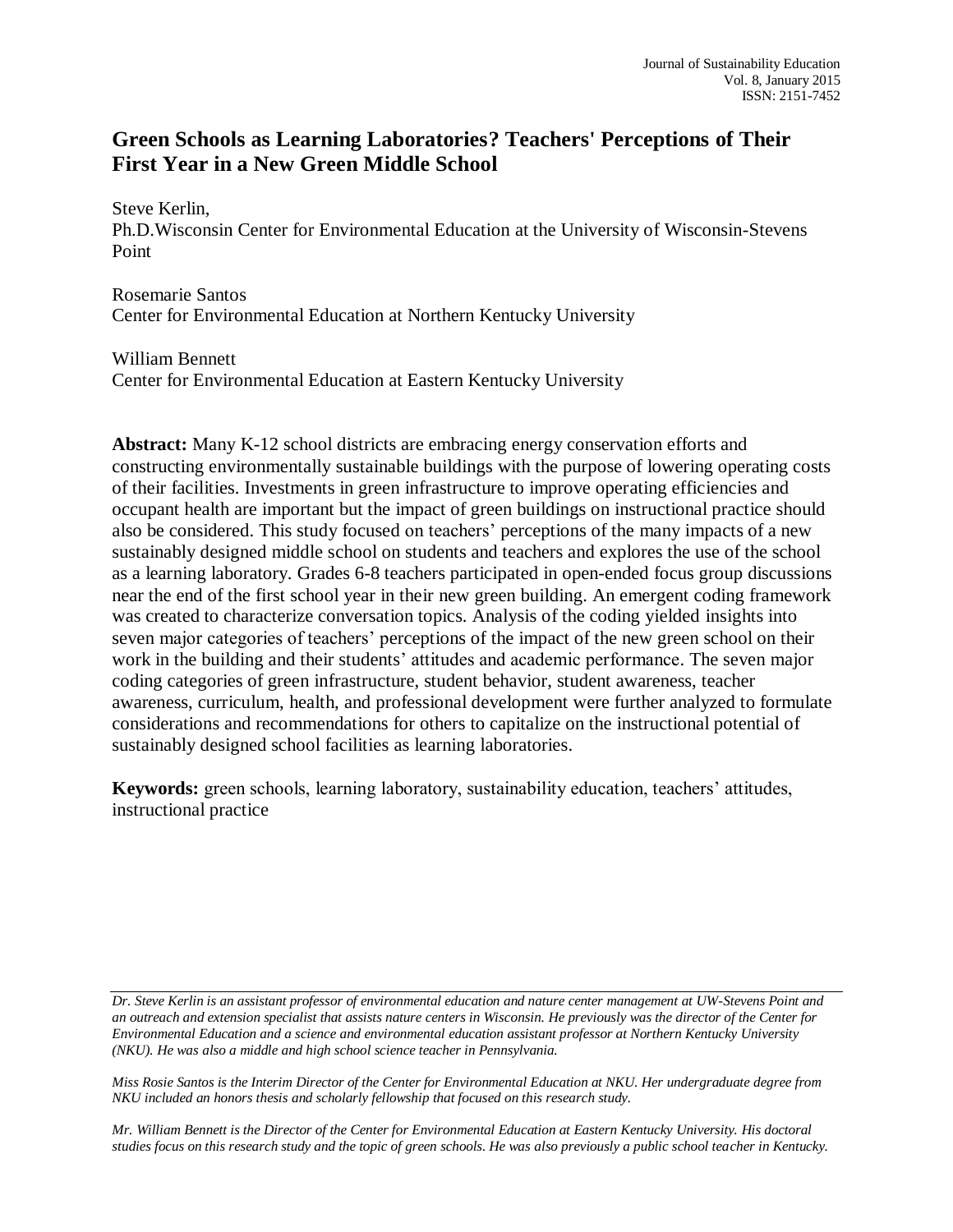A growing trend in the United States is for school systems to build green, high performing environmentally sustainable school buildings. These *green schools* are built to Leadership in Energy & Environmental Design (LEED) standards, which is the environmentally conscious criterion of the U.S. Green Building Council. Green schools accounted for over a third of new education construction in 2010 (McGraw-Hill Construction's Green Outlook Report in McGraw-Hill Research Foundation, 2010) and over 90% of K-12 schools reported that between 2009-2012 their new construction or renovations were green (McGraw-Hill Construction, 2012). The driving factor for the green building phenomenon has been economics due to the fact that the buildings save schools money throughout their lifetime. Many studies and market analyses such as McGraw-Hill Construction (2012) reported that reducing energy use, operational savings, and improving 10-year operating costs led school systems to build green. A 2006 national review of 30 green schools demonstrated that green schools have net cost to benefit savings of about \$71 per square foot over traditionally constructed schools (Capital E, 2006). Although lowering operational costs are important considerations for school administrators we believe that research should also be expanded to consider the potentially positive influences of the new facilities on teachers, students and instructional practices.

The study that we present below adds to an emerging body of research in the sustainability education field that considers the effectiveness of schools in aspects of environmental and academic impact including the school culture, physical infrastructure and curricular applications. In the fall of 2013 the US Environmental Protection Agency, recognizing this need for more research, issued a solicitation for grant funding specifically to research environmental factors, children's health and performance, and sustainable building practices. We seek to address a void in the research of how teachers are directly impacted by green, high performance schools and specifically how their teaching is changed or enhanced by the green infrastructure at their local school sites. Along these lines, we consider the general research questions of if and how schools may capitalize on green schools as learning laboratories.

For the purposes of research in this area we characterize a green school as a learning laboratory if 1) the school building includes at least one, but preferably many, types of environmentally sustainable infrastructures and/or practices and 2) teachers are using the infrastructure and/or practices to enhance instruction. Some examples of environmentally sustainable infrastructure or practices include geothermal heating/cooling systems, solar energy capture or generation, rain water catchment, vegetative roofing, high performance architectural designs, and energy conservation practices. Some examples of the use of a green building to enhance instruction may include using the infrastructure as local examples of topics under study, collecting and analyzing data on the school site-based systems as project-based learning activities, manipulating or comparing systems or parts of the site as scientific experimentation, or service learning activities to improve environmental impact. We believe that the use of green schools as learning laboratories may produce positive impacts on student engagement and academic achievement as compared to instructional activities that are more abstract or textbook based. The use of green schools as learning laboratories opens many opportunities to build student pride and ownership of their schools, as well as student engagement in authentic inquiries as learning activities in many subjects.

The context of this study is a newly constructed green middle school in the central Ohio River Valley of the Midwest United States. The new school contains many green features such as: natural daylight harvesting, advanced geothermal HVAC, insulated concrete forms, solar light tubes,  $CO<sub>2</sub>$  monitoring systems, energy efficient kitchen design and appliances, LED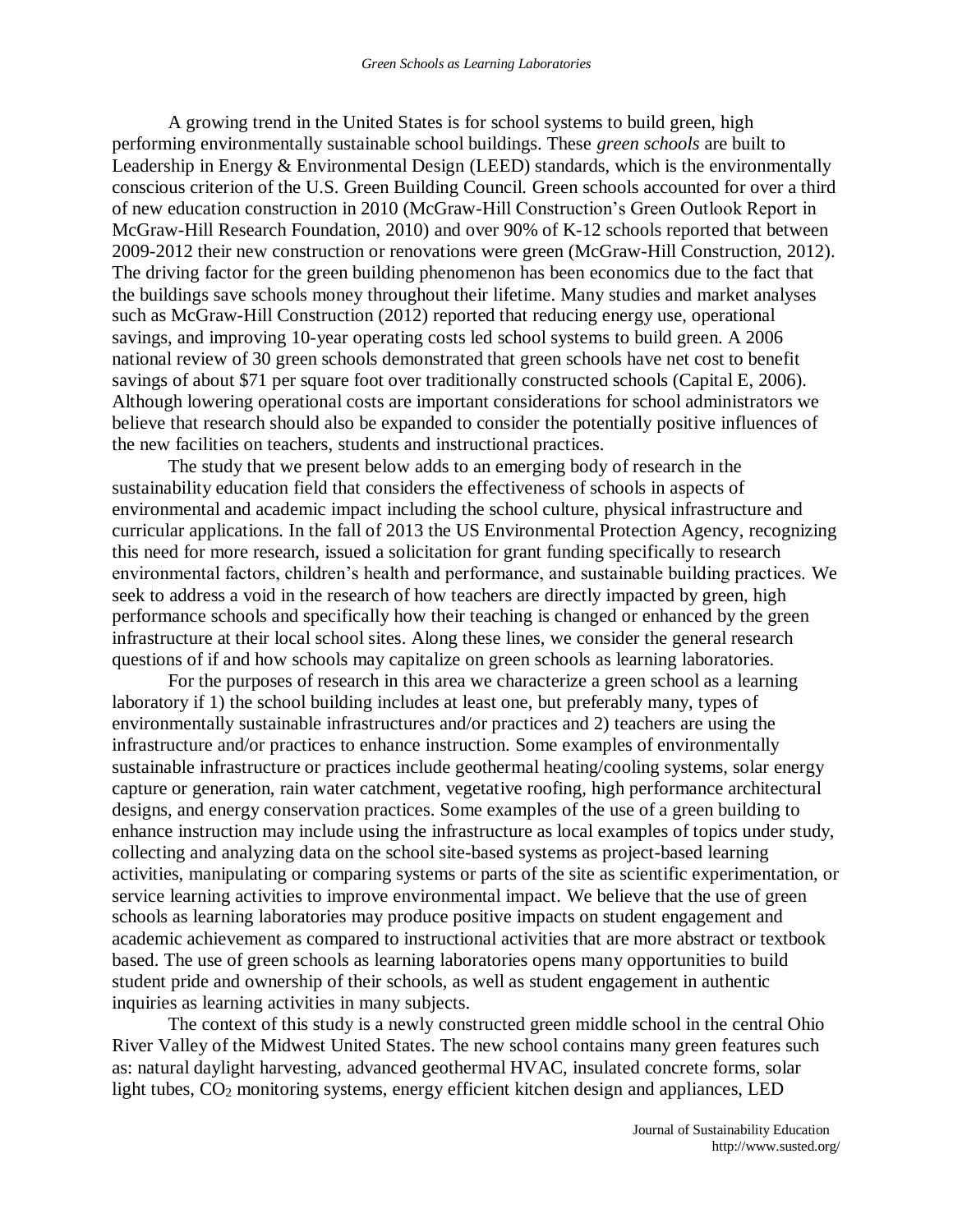parking lot lights and task lamps, energy efficient hot water and security lighting, water bottle refill stations, electric meters for multiple zones, rainwater catchment system used for toilet flushing, a vegetative roof, rain barrels, rain garden, systems vital screen displays of data, low energy drinking fountains, and many reduced energy construction methods and materials. The new green school was built on the same property, directly across the parking lot from the old school building. Almost all of the teachers and staff transferred to the new green school, serving the same student population. The school and district serve suburban areas of a large mid-western metropolitan region. The district reports that student demographics are 94% Caucasian.

The research provided below is the first piece of a larger 6-year longitudinal study. The goal of the specific research presented in this paper is to illuminate the challenges and benefits throughout teachers' transitions into a new green middle school. This first piece of the 6-year study focuses on teachers' perceptions of their experiences and observations during the first year in the new green middle school (school year 2010-2011). Data for this research were collected from grade-level teacher focus group discussions near the end of the school year. The main research question guiding the study was: How do teachers perceive the impacts of the green technologies of the new school building on teacher instructional practices and student learning experiences?

#### Review of Literature

Contemplation of constructing a green school encompasses consideration of the planning, design, construction, and operation over the entire lifespan of the building, 50 to 60 years. The ultimate goal of the facility is to use the least amount of natural resources possible and minimize pollution and other negative environmental impacts. According to the U.S. Green Building Council, a green school is a healthy environment that saves money, energy and resources while facilitating learning (National Clearinghouse for Educational Facilities, 2010). The conceptual idea of a green school is a building that is sustainable, but primarily in regards to energy consumption. The difference between a green school and whole-school sustainability is a school practicing whole-school sustainability offers a "formal environmental education program" in addition to meeting LEED certification standards (Barr, 2011). In the case of the school under study, the facility is energy efficient, cost effective and has many possibilities for use as a learning laboratory but a formal plan for whole-school sustainability programming was not in place during the research data gathering period. The school under study does not have large-scale recycling/composting, gardening projects, does not serve local food in the cafeteria, or have a widespread formalized environmental education program.

According to the National Clearinghouse for Educational Facilities (2010), in "Green Schools as High Performance Learning Facilities," the physical condition of the classroom affects pedagogy. The physical environment can distract or contribute to the content and effectiveness of instructional activities (Earthman, 2009). For example, air quality affects both teacher and student health. Overall absenteeism can be decreased by improving air quality, which leads to more time to cover academic material. Chen, Jennison, Yang & Omaye (2000) in a study of 57 elementary schools found that for every 1.0 ppm and 50 ppb increase in CO and O3, the absence rate would increase 3.79% and 13.01% respectively. Another study of school air quality found that exposure to increased  $NO<sub>2</sub>$  levels of the order of greater than or equal to 80 ppb was associated with significant increases in sore throat, colds, and absences from school (Pilotto, Douglas, Attewell & Wilson, 1997). Other studies have correlated indoor air quality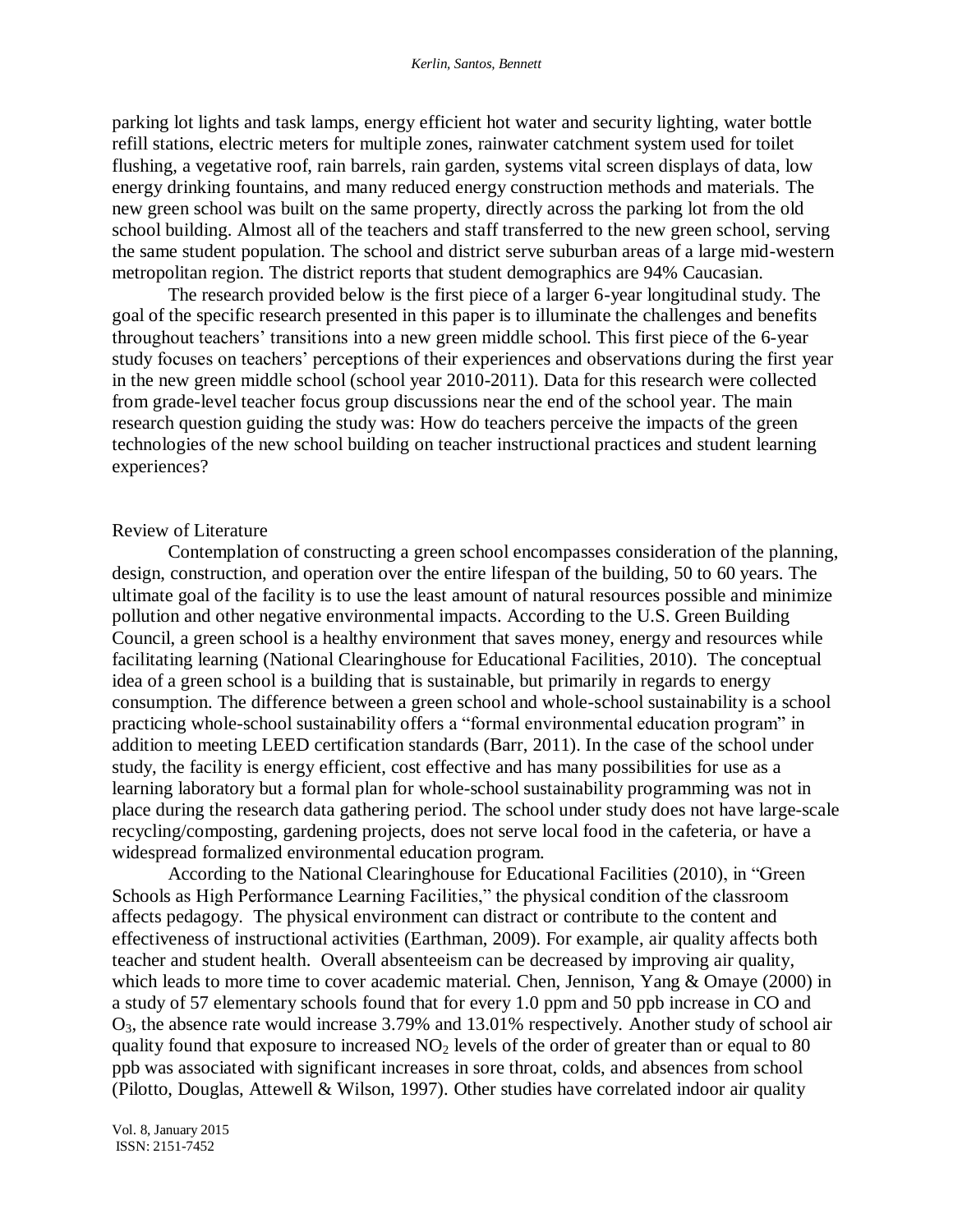with asthma (Smedje, Norback & Edling, 1997), nasal issues (Norback et al., 2000) and health and productivity (Ajimotokan, Oloyede & Ismail, 2009).

Light levels also influence student and teacher performance. Prolonged exposure to bright light allows students' circadian rhythms to stabilize and improves students' sleep cycles. Schneider's (2002) report of schools in Washington, DC and Chicago and the McGraw-Hill Research Foundation report (2010) include findings from multiple prior studies that found that appropriate lighting improves test scores, reduces off-task behavior, and plays a significant role in achievement and that daylight fosters higher student achievement. Additionally, sound insulation is another important feature of infrastructure, allowing students to focus on classroom activities and not surrounding noises. Schneider (2002) also cited other sources that found that good acoustics are fundamental to good academic performance. The McGraw-Hill Research Foundation agreed in their report in 2010 that background noise and echoes in school classrooms can have a negative impact on teachers and students. Additionally, the temperature of the classroom affects the students' ability to concentrate along with teacher morale and effectiveness (National Clearinghouse for Educational Facilities, 2010; Schneider, 2002). All of the aforementioned effects of infrastructure are explored in this study of the teachers' perceptions of the functionality of their new green school and potential use of the school as a learning laboratory.

Many factors influence the functionality of a facility including season, cleanliness, occupant behavior, budget, operations and management (National Clearinghouse for Educational Facilities, 2010). One important variable we will analyze in the broader 6-year longitudinal study, not presented in this paper, is time. We will compare reports of the building's features during the first three years in operation. During periods of renovations, both students and teachers may experience difficulties. However, overall improvements and changes to school environments can enhance learning and teaching, which counteracts the inconvenience of construction (Earthman, 2009).

Earthman's (2009) research reveals the possible negative effects of poor physical conditions of the facility on the level of effort teachers exert, the effectiveness of instruction, low morale and job satisfaction. Measuring teachers' perceptions of their work environments is important because in order for the students to have successful learning outcomes teachers must feel empowered and supported, not distracted by the infrastructure. Teachers who are happy with their classroom reported looking forward to teaching and feeling optimistic about their schools compared to other schools (Earthman, 2009). Naturally, the level of teacher happiness manifests in the manner they approach teaching and interacting with their students.

Medrick (2013) defines sustainability education in two parts, consistent with Sterling (2001). Part 1 is education *for* sustainability as the means and process by which we educate citizens in how to achieve global and local sustainable communities. Part 2 is education *as* sustainability as the means to which we educate citizens in the values, opportunities, and choices to be responsible agents that contribute to future society and ecological systems. Sustainability education fosters personal development through formal and non-formal learning that is grounded in our experiences of the world. "Such learning, exemplified by much of alternative education, is more engaged, experiential, and addresses the physical, mental, and spiritual components of our roles in the world and human society" (Medrick, 2013, p. 2).

Green buildings afford a new generation of students the opportunity to learn about sustainability and engage in sustainable practices. Green buildings may help create a generation of *sustainability natives*, experienced in ecological sound lifestyles. A sustainable school is more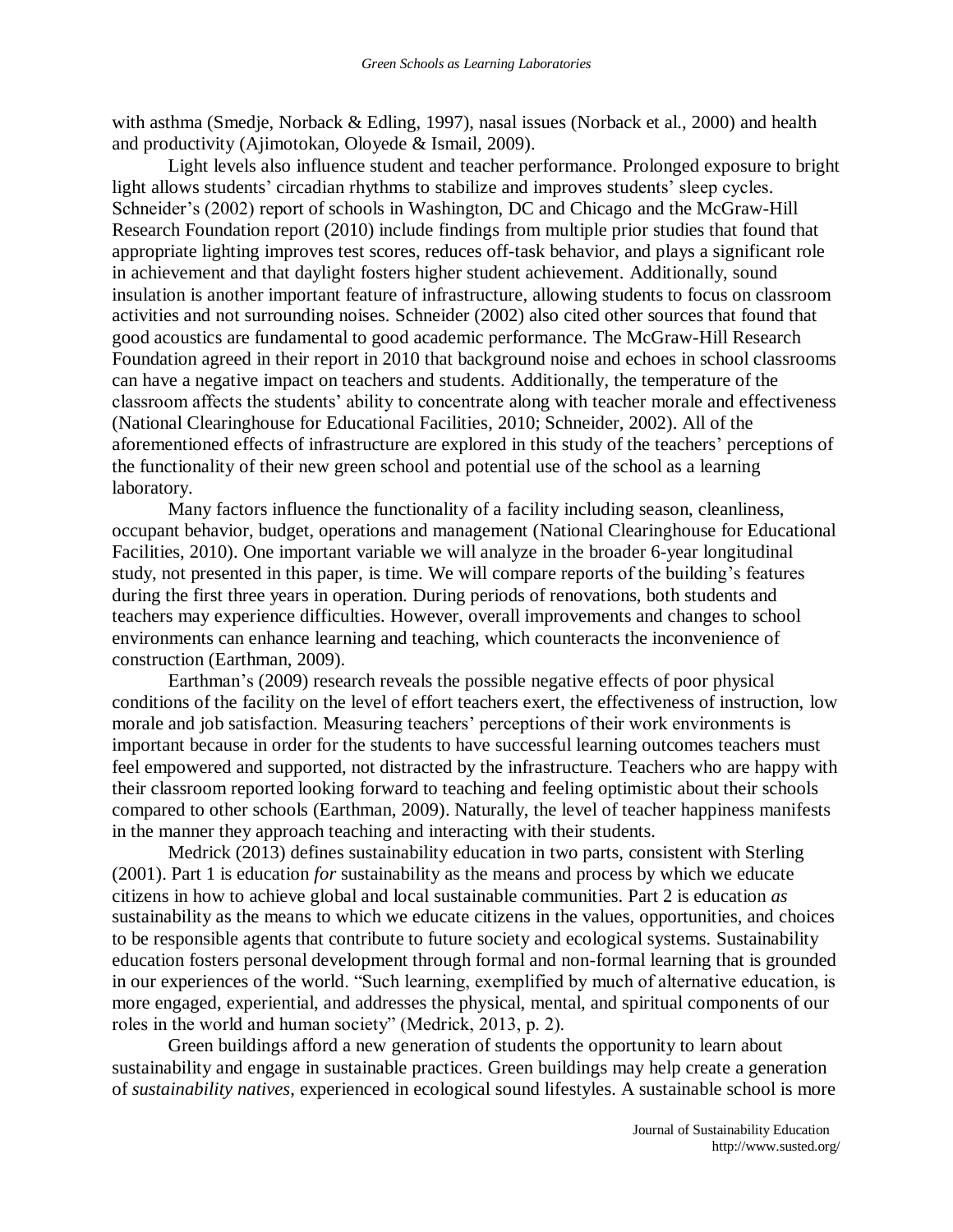than a building's infrastructure; it includes curriculum, operations, maintenance, organizational behavior and community involvement (Barr, 2010). The idea of green buildings as learning laboratories is similar to ideas and research in the field of place-based education, which some researchers consider interchangeable with the term sustainability education. Becoming conscious of the school site by extending pedagogy toward the site, place-based education makes learning more relevant to the lived experiences of teachers and students (Gruenewald, 2003). Green schools include indoor and outdoor infrastructure and spaces that provide opportunities for sustainability education. As illustrated in the case of Flatlands Public School, teachers may deliberately make use of these opportunities and teach environmental issues or content or they may do so without overtly realizing it (Miles, 2013).

Empirical research results from the education research field regarding the benefits of environmentally conscious school buildings on teacher and student attitudes and student learning outcomes is limited. Studies from the building construction field such as a 2005 Turner Construction survey of executives in the building sector involved with green schools report that green schools reduced student absenteeism and improved student performance on standardized test scores (Capital E, 2006). The field is ripe for environmental educators to further explore. A significant difference between our research and others in the field, such as Barr's whole-school sustainability research, is that we focused on a case study of one newly constructed green school to characterize aspects of the professional lives and impressions of teachers as they and their students adjusted to a new green building. The Teachers were provided with open-ended questions to allow for free form dialogue between the teachers themselves as opposed to onesided surveys, which prompt for specific themes. As a result, the research reveals in-depth, specific evidence about teachers' impressions of the new facility and the functionality of the school as a learning laboratory.

#### Methods & Analysis

This study was conducted using an ethnographic research approach. The lived experiences of middle school teachers were researched as a case study of the first year of a newly constructed school that incorporates over 20 green or sustainable infrastructure features. Data were collected during teacher focus groups near the end of the school year. Teachers attended the focus group discussions during their planning periods as part of job embedded training. All teachers that were present at work that day attended the focus group discussions as job embedded training with the goals of research data collection and learning from each other about their perceptions of their new green school. A limitation of this study is that most but not all of the teachers present voiced their perceptions in the group discussions. Following research with human subjects guidelines, teachers were aware that participation in the research (personally speaking during the voice recording of the focus group discussions) was voluntary according to research procedures outlined in the consent forms. A few teachers did mention to the researchers that they did not speak simply because they wanted to hear and learn from their colleagues and did not have new information to add, not because they did not want to contribute to the research. Teachers met with the researchers in focus groups within grade levels, with separate group discussions for grades 6, 7, and 8 teachers. Each of the grade level focus groups contained teachers of core subjects (math, science, social studies, language arts) and specials classes such as physical education, band, technology education, special education, etc… The average number of teachers in each focus group discussion was 13. All teacher focus groups were audio recorded and transcribed verbatim.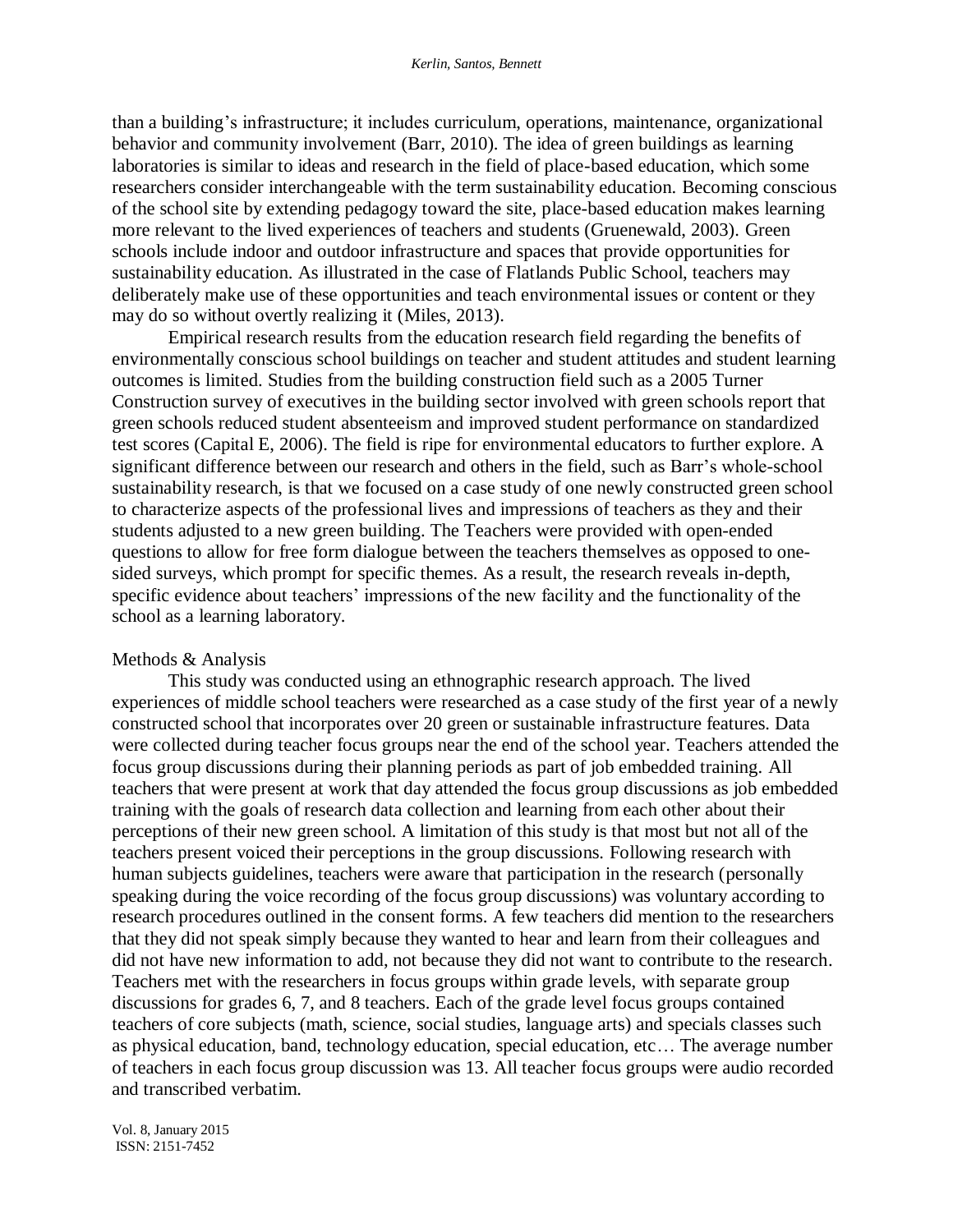Each group discussion began with an introduction of the researchers and the research project. Time for this introduction was not included in the research data. Specific time of teacher talk that followed this introduction was 19:32 for the  $6<sup>th</sup>$  grade group, 16:31 for the  $7<sup>th</sup>$  grade group, and 17:42 for the  $8<sup>th</sup>$  grade group. The focus group discussions ended when it was clear to researchers that the teachers did not have anything else to add to the conversation. This followed the use of prompts and extended wait time. The focus group discussions used simple discussion prompts to solicit open ended responses. The researchers prompted the group discussions by simply asking the teachers to comment on their experiences and their students' experiences in the first year in the new green middle school. Secondary prompts asked teachers to elaborate and to comment on topics such as knowledge of the green infrastructure, impacts on instruction, and impacts on students.

The main research question guiding the study was: How do teachers perceive the impacts of the green technologies of the new school building on teacher instructional practices and student learning experiences? Within this research context the authors sought to gather feedback about teacher knowledge of the green infrastructure, use of the infrastructure for learning opportunities, obstacles for using the building as a learning tool, and impact on student academic performance, engagement, behavior, and environmental awareness.

An emergent coding framework was developed and iteratively refined throughout an initial process of the three researchers working collaboratively. The developed emergent coding framework is organized into seven major categories of student awareness, student behavior, green infrastructure, curriculum, teacher and student health, professional development (PD), and teacher awareness (See Figure 1). The complete coding framework of all 25 subcategories is provided as Table 1. Codes were applied to the transcripts to each turn of talk. Each coded turn of talk also included an attitudinal measure. Turns of talk that represented a particular code with a positive attitude were identified with a rating of 1, negative attitude with a -1, or a 0 if not present. The categories of student behavior and teacher and student health could also be coded with an N for no change being mentioned by the teachers.

Figure 1. Seven Major Emergent Coding Categories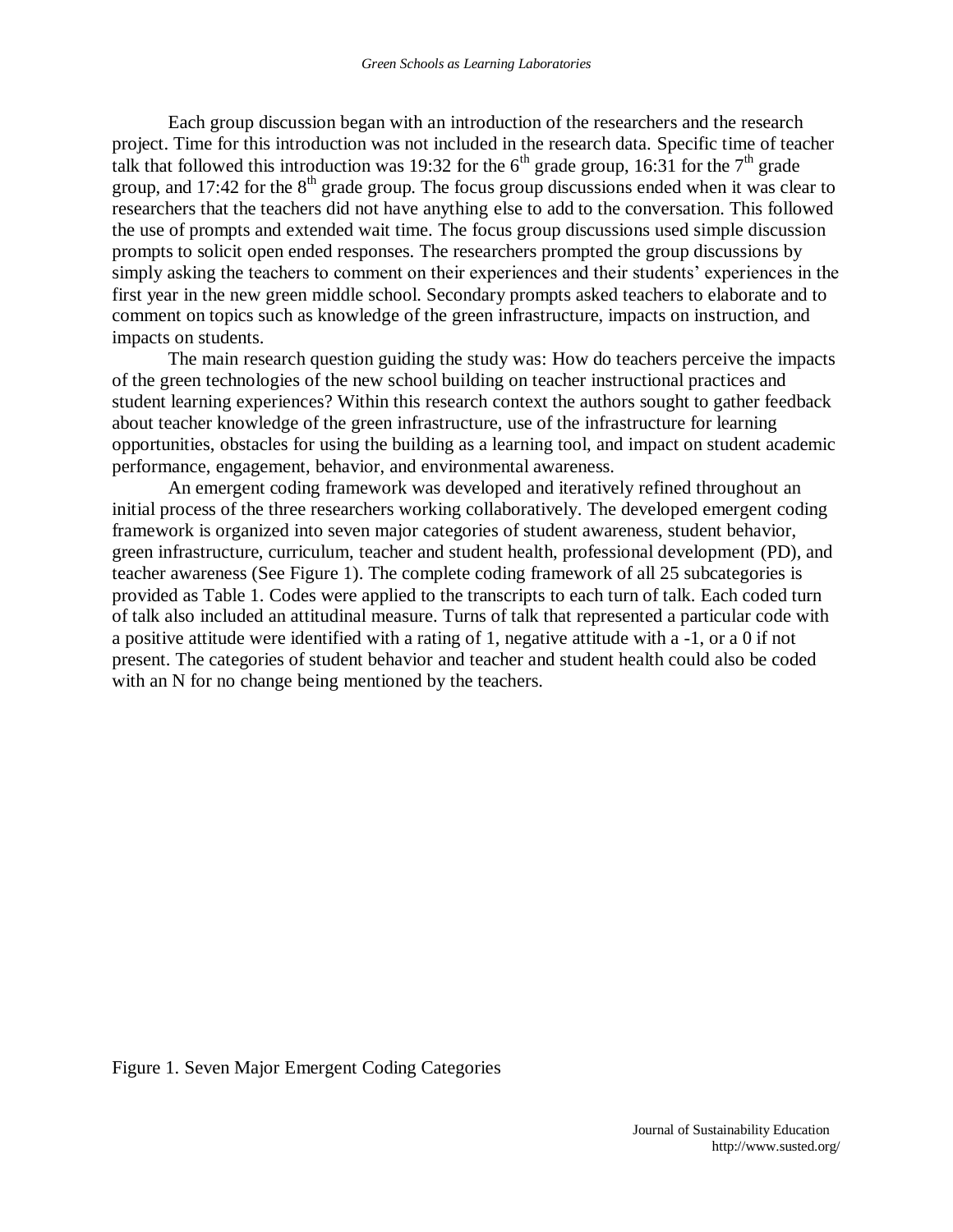*Kerlin, Santos, Bennett*



Table 1. Complete coding framework

| Green           | <b>Student</b>  | Student       | Teacher        | Curriculum   | Health         | Professional  |
|-----------------|-----------------|---------------|----------------|--------------|----------------|---------------|
| Infrastructure  | <b>Behavior</b> | Awareness     | Awareness      |              |                | Developmen    |
|                 |                 |               |                |              |                |               |
| -Lighting       | -Discipline     | -Knowledge    | -Knowledge     | -Curriculum  |                | -Feedback     |
| -Bathrooms      |                 | of            | of             | implemente   | Physica        | <sub>on</sub> |
| -Data           | Engagement      | infrastructur | infrastructure | d as new or  | 1 health       | professional  |
| <b>Displays</b> | -Attendance     | e             | -Knowledge     | modified     | teacher        | development   |
| -Sound          |                 | -Knowledge    | of             | lessons or   | s or           | -Requests     |
| insulation      |                 | of            | environmenta   | assessments  | student        | for           |
| -Outdoor        |                 | environmen    | l issues       | -Curriculum  | S              | additional    |
| classroom       |                 | tal issues    | -Inquiry of    | ideas of new | $\blacksquare$ | professional  |
| -HVAC $/$       |                 | -Inquiry of   | green          | or modified  | Mental,        | development   |
| Geothermal      |                 | green         | infrastructure | lessons or   | emotio         |               |
| -Vegetative     |                 | infrastructur |                | assessments  | nal            |               |
| roof            |                 | e             |                |              | health         |               |
| -Solar          |                 |               |                |              | $\alpha$       |               |
| -Layout         |                 |               |                |              | impact         |               |
|                 |                 |               |                |              | on             |               |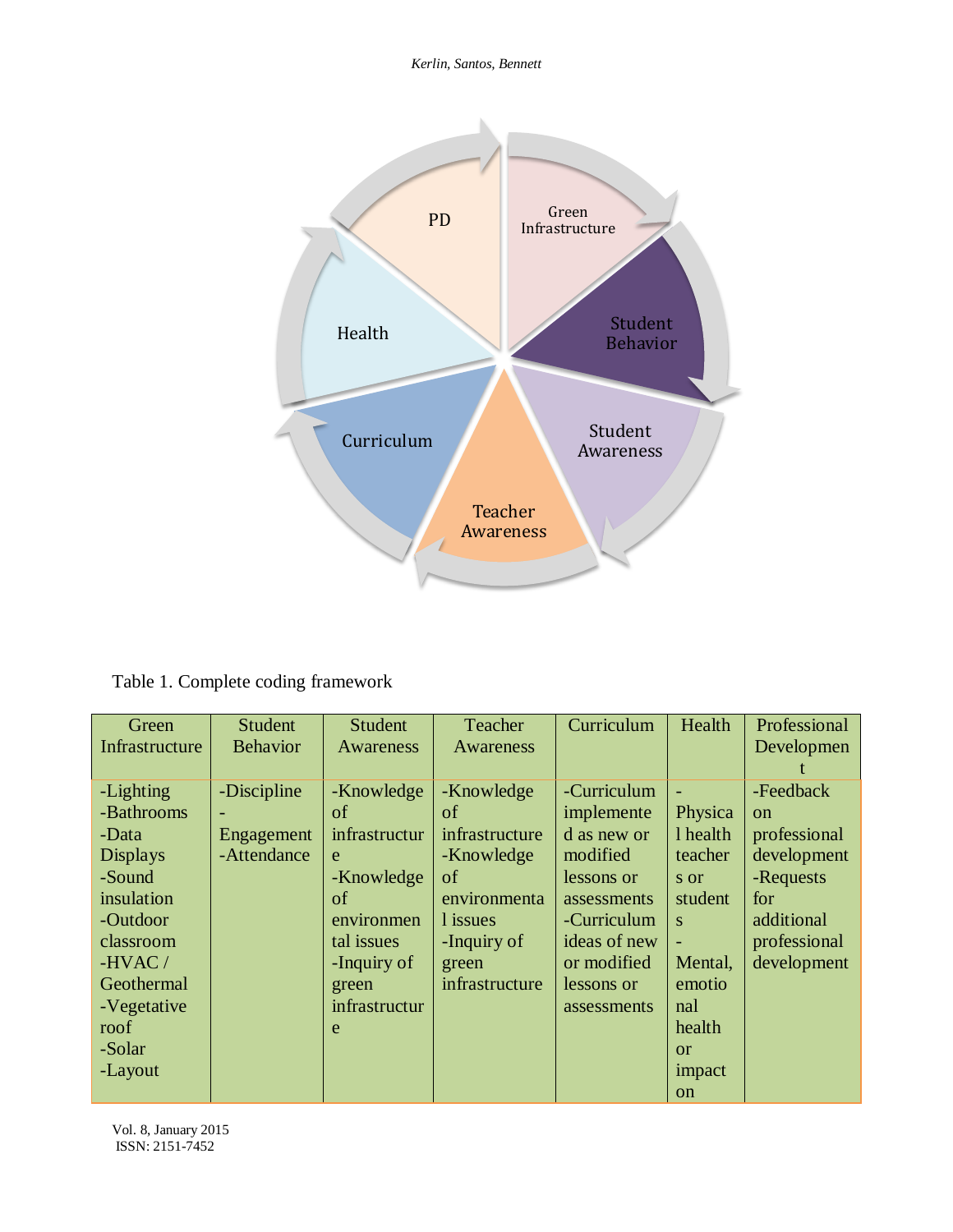|  |  | stress<br>level of<br>teacher |  |
|--|--|-------------------------------|--|
|  |  |                               |  |
|  |  | s or<br>student               |  |
|  |  |                               |  |

Once the coding framework was finalized each of the three researchers independently applied codes to all teacher turns of talk in each of the three grade level transcripts. The researchers then met to discuss all 291 coded turns of teacher talk. The researchers particularly discussed instances of discrepancies in coding and argued these codes until coder consensus was reached. The final codes from this process of coder consensus were analyzed for findings.

Provided next are examples of coded turns of talk for each of the major coding categories of the emergent framework. The first example is one in which a seventh grade teacher talked about the use of electrical lights and daylight harvesting provided by specifically designed window bays and light tubes. This example was coded under the general category of *green infrastructure* and subcategory of lighting with a positive attitudinal measure.

*Example 1: "Yeah, it's rare that I even need the lights on."*

The second example is coded as the general category of *student behavior* and subcategory of attendance with a positive attitudinal measure. Attendance in this example is a reflection of enrollment in the school. The attendance subcategory was defined in the context of this study in two ways, effects on enrollment in the school and daily attendance records. This seventh grade teacher was commenting on the fact that some students have transferred to this new green school from other public and private schools in the area.

*Example 2: "I would say there are more kids coming to this school though this year because of its [green features]. You know that come from other schools."*

The third example is coded as *student awareness* in the subcategory of knowledge of infrastructure with a positive attitudinal measure. The fourth example is coded similarly but with a negative attitudinal measure. Sixth grade teachers in these examples described instances in which they were able to gauge how aware students were of the different green features of the building. Example 4 references the phenomena that the solar light tubes create rainbow colors from the diffraction of the light through tubes into the hallways.

*Example 3: "They know more than we do." Example 4: "So they're like fascinated with that but I don't think they have a clue how it is happening. It's just the fact that it is there."*

The next example is a series of turns of talk that illustrates *teacher awareness*. The questions were coded as inquiry examples and the responses were coded as knowledge of infrastructure. All of these turns of talk were assigned a positive attitudinal measure. This exchange of eighth grade teachers highlights the inconsistency in that some teachers still had questions about green features of the building near the end of the school year while other teachers had acquired knowledge.

*Example 5: "I do have a question about the roof, the uh what do you call it?" "Vegetation roof." "The green roof." " Yeah, are teachers even allowed to use it and*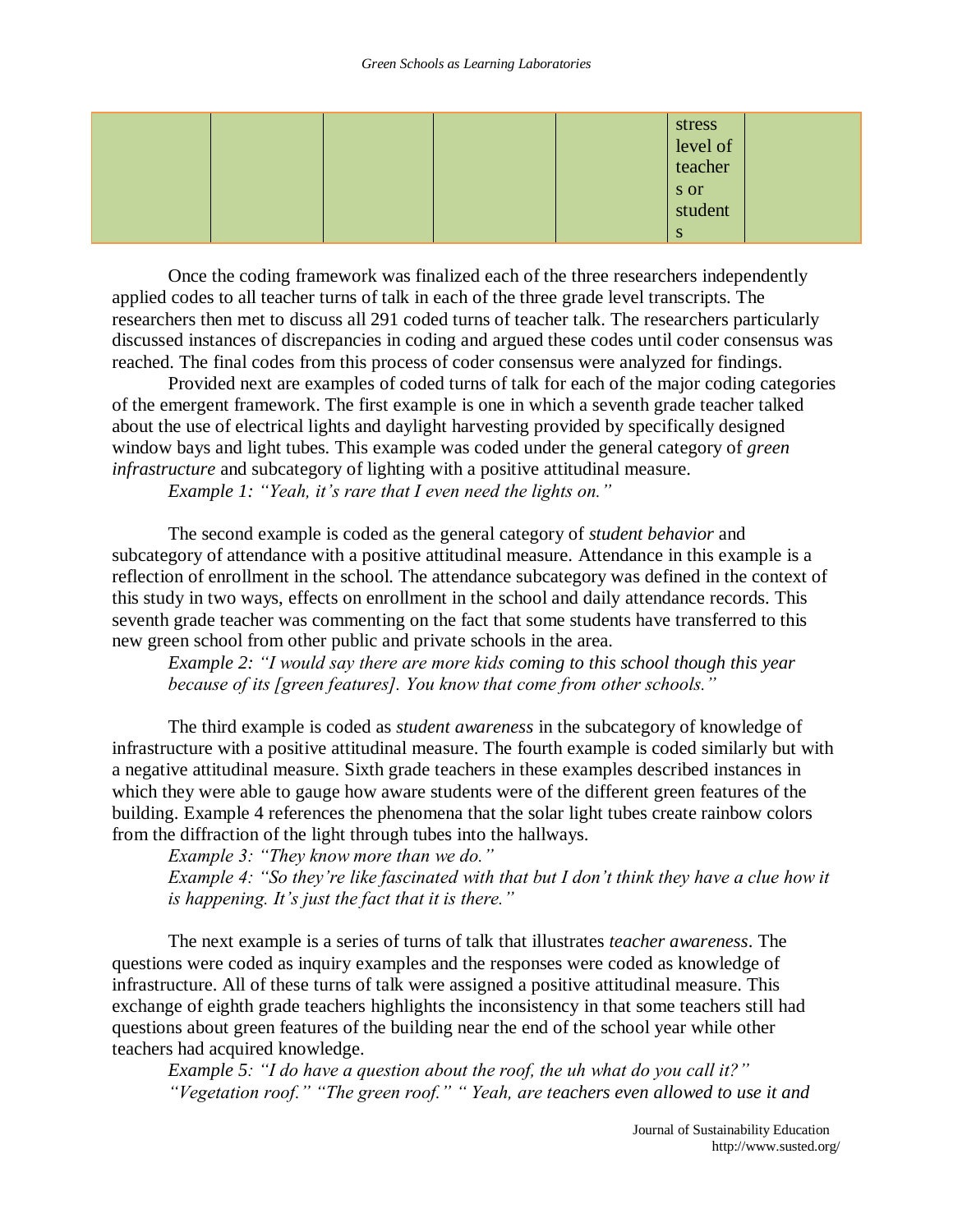*what would they use it for?" "And what are they growing? I would love to grow some herbs out there." "They use it for filtrating the water, the run off. To clean the runoff. Am I right?"*

The next example is one of how an eighth grade teacher implemented a change in the curriculum to focus an English class writing assignment on renewable energy sources knowing that their school included geothermal and solar energy technologies. This example was coded as a modification to a lesson in the *curriculum* implemented category with a positive attitudinal measure.

*Example 6: "I gave them an opportunity to write a portfolio piece that was either informative or persuasive on renewable energy sources."*

In a counter example another eighth grade teacher described how some teachers also felt restricted by a need to focus on core content standards. This example was coded as *curriculum* idea of modified or new lessons with a negative attitudinal measure.

*Example 7: "If it doesn't directly relate to core content, we don't have time…"*

The next example from a sixth grade teacher is a comment about positive effects of the new building on physical *health*.

*Example 8: "I think there are less illnesses. You know allergies and things like that, where. I know teachers, as far as myself, there was so much mold and dust and everything in the old building so I noticed a difference, health-wise…"*

The last examples are of *professional development* feedback and of more professional development requests that eighth grade teachers mentioned.

*Example 9: "At the beginning of the year we walked the building and went through what was there, and I don't think it was just science teachers."*

*Example 10: "If there were some informational things that were great that they could give you, that could be good reading piece[s]."*

### Results

Codes from grades 6, 7, and 8 were combined to enhance validity and better capture themes across the entire middle school. Combining grade levels helped to minimize statistical influence of any one teacher or grade level of teachers on the findings. Combining grade level codes also added statistical power to the number and distribution of codes. The combined codes across all grade levels were summarized into total counts of positive, negative, no change, all codes (sum of positive, negative, and no change counts), and an attitudinal summary (positive minus negative counts) for each specific code. Each of these totals was then ranked by the frequency in which they appeared. Table 2 shows the distribution of the seven major coding categories (Figure 1) across all three grade levels.

Table 2. Coding distribution by major categories of codes.

| <b>Total of All Major</b> | <b>Sum of Attitudinal</b> | <b>Positive Codes</b> | <b>Negative Codes</b> |
|---------------------------|---------------------------|-----------------------|-----------------------|
| Codes                     | <b>Measure</b>            |                       |                       |
| $(+, -, N)$               | $(positive codes -$       |                       |                       |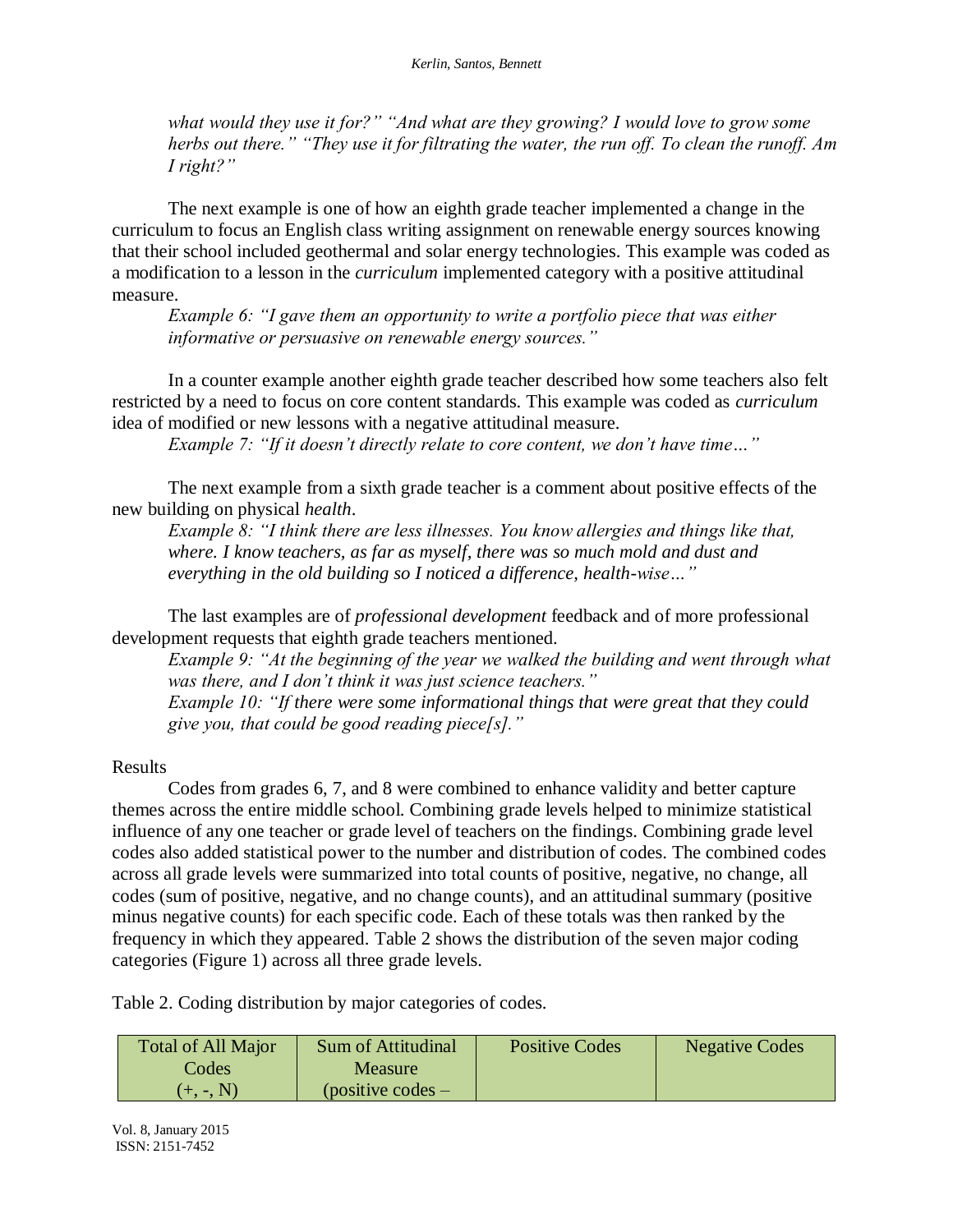|                     | negative codes)            |                             |                     |
|---------------------|----------------------------|-----------------------------|---------------------|
| 9 Health            | -45 Green                  | 3 Health                    | 4 Professional      |
| 23 Student          | Infrastructure             | <b>13 Student Awareness</b> | Development         |
| Awareness           | -2 Health                  | 14 Green                    | 5 Health            |
| 25 Professional     | <b>3 Student Awareness</b> | Infrastructure              | 10 Student          |
| Development         | 8 Student Behavior         | 19 Student Behavior         | Awareness           |
| 32 Student Behavior | 17 Professional            | 21 Professional             | 11 Student Behavior |
| 57 Teacher          | Development                | Development                 | 13 Teacher          |
| Awareness           | 28 Curriculum              | $ 44 \text{ Teacher} $      | Awareness           |
| 72 Curriculum       | 31 Teacher                 | Awareness                   | 22 Curriculum       |
| 73 Green            | Awareness                  | 50 Curriculum               | 59 Green            |
| Infrastructure      |                            |                             | Infrastructure      |

Table 2 sheds light on the major topics that the teachers talked about in the focus group discussions. This table shows that teachers talked about teacher awareness, curriculum, and green infrastructure the most. When considering a positive or negative attitudinal measure, teachers talked about the green infrastructure in a negative way most frequently. They talked about curriculum and teacher awareness in positive ways most frequently. Professional development also emerged as frequently occurring in the conversations. While Table 2 shows what the major topics of conversation were based on counts of turns of talk and some insight into attitudes related to those major topics more in-depth analysis was needed to answer the research question.

Since the turns of talk were coded by subcategories of the coding framework, the researchers were able to analyze the results in more detail. The combined subcategory codes of grades 6, 7 & 8 were then analyzed for findings. After ranking the frequency of subcategory codes, researchers determined the location of natural breaks in the subcategory codes, at the same time also considering sets of major codes that appeared most frequently. Breaks in the frequency distribution revealed findings about the research question of how teachers perceive the green technologies of the new school building impacted teacher instructional practices and student learning experiences. Major items that were identified included general functionality issues of the *infrastructure*, *teacher awareness* combined with a need for *professional development* to learn more about the functions of the infrastructure, and conversations about the potential *curriculum* uses of the green features. Table 3 shows the specific codes that were identified as most frequently occurring along natural breaks in the distribution of final coding. The actual count of the coding along with the general coding categories and subcategories are listed in Table 3.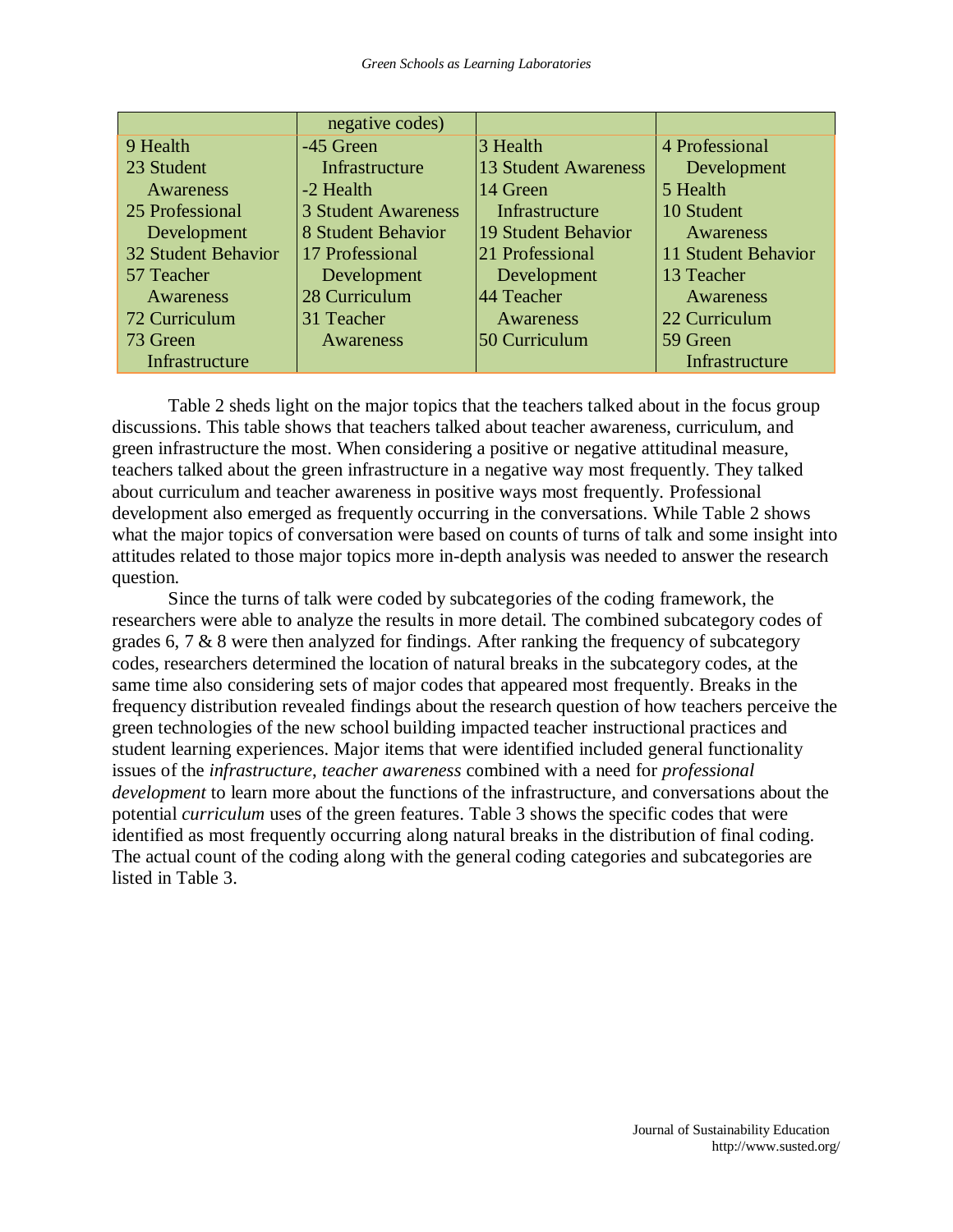Table 3. Findings from coding distribution by subcategories of codes.

| <b>Total of All Codes</b> | <b>Sum of Attitudinal</b> | <b>Positive Codes</b>     | <b>Negative Codes</b> |
|---------------------------|---------------------------|---------------------------|-----------------------|
| $(+, -, N)$               | <b>Measure</b>            |                           |                       |
|                           | $(positive codes -$       |                           |                       |
|                           | negative codes)           |                           |                       |
| 21 Curriculum:            | -20 Infrastructure:       | 17 Curriculum:            | 13 Teacher            |
| <b>Modifications</b>      | <b>HVAC</b>               | <b>Modifications</b>      | Awareness:            |
| Implemented               | -9 Infrastructure:        | Implemented               | Knowledge of          |
| 22 Infrastructure:        | <b>Bathrooms</b>          | 18 Professional           | Infrastructure        |
| <b>HVAC</b>               | -9 Infrastructure:        | Development:              | 18 Curriculum:        |
| 36 Teacher                | Data Display              | Requests                  | Modification          |
| Awareness:                | -5 Infrastructure:        | 22 Teacher                | Ideas                 |
| Knowledge of              | <b>Vegetative Roof</b>    | Awareness:                | 21 Infrastructure:    |
| Infrastructure            |                           | Knowledge of              | <b>HVAC</b>           |
| 48 Curriculum:            |                           | Infrastructure            |                       |
| Modification              | 7 Teacher                 | 30 Curriculum:            |                       |
| Ideas                     | <b>Awareness:</b>         | <b>Modification Ideas</b> |                       |
|                           | Knowledge of              |                           |                       |
|                           | Environmental             |                           |                       |
|                           | <i>Issues</i>             |                           |                       |
|                           | 10 Teacher                |                           |                       |
|                           | Awareness:                |                           |                       |
|                           | Knowledge of              |                           |                       |
|                           | Infrastructure            |                           |                       |
|                           | 12 Student Behavior:      |                           |                       |
|                           | Attendance                |                           |                       |
|                           | 12 Curriculum:            |                           |                       |
|                           | <b>Modification Ideas</b> |                           |                       |
|                           | 13 Curriculum:            |                           |                       |
|                           | <b>Modifications</b>      |                           |                       |
|                           | Implemented               |                           |                       |
|                           | 14 Teacher                |                           |                       |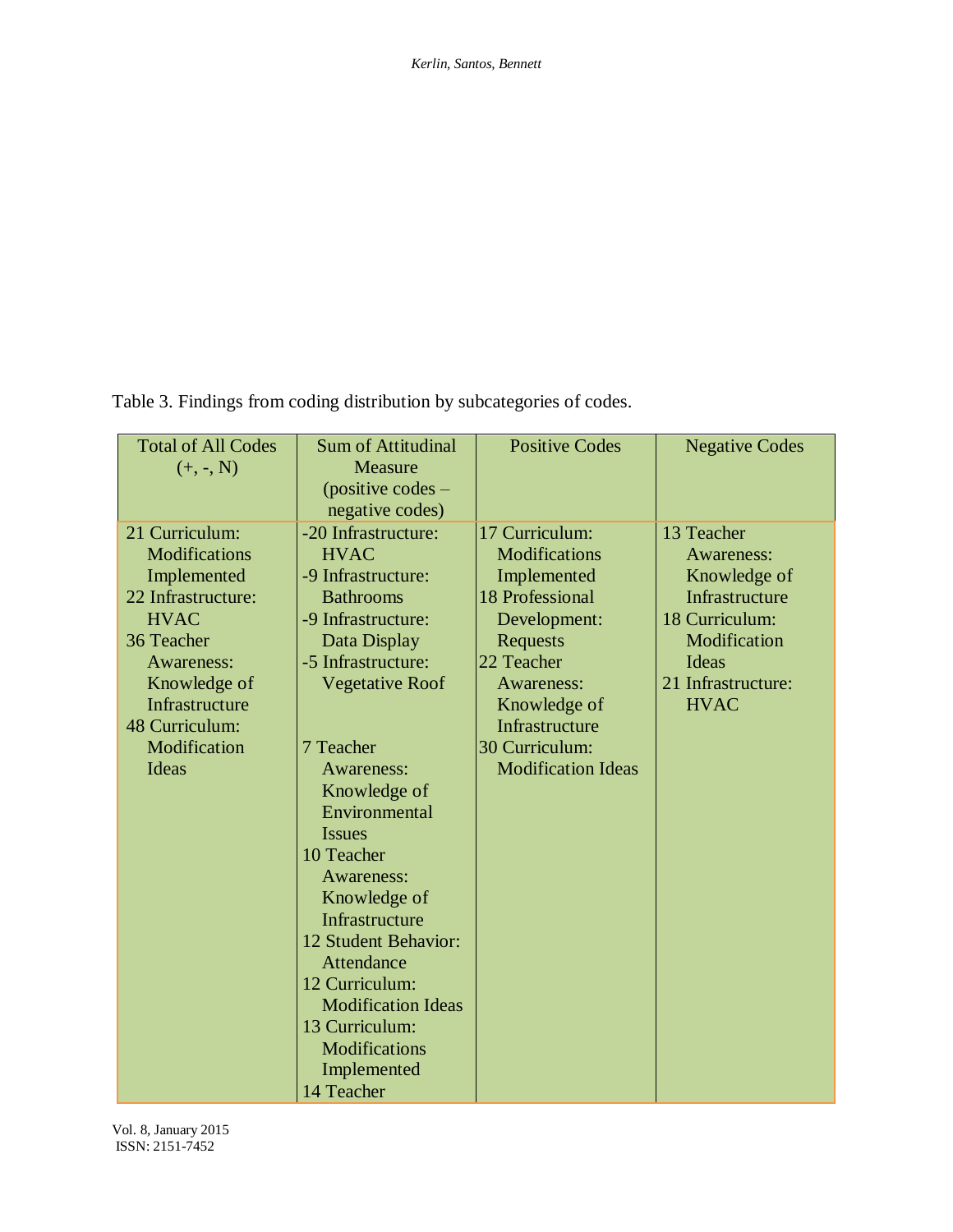| Awareness:      |  |
|-----------------|--|
| Inquiry         |  |
| 18 Professional |  |
| Development:    |  |
| Requests        |  |
|                 |  |
|                 |  |
|                 |  |
|                 |  |
|                 |  |
|                 |  |
|                 |  |
|                 |  |
|                 |  |
|                 |  |
|                 |  |
|                 |  |
|                 |  |
|                 |  |
|                 |  |
|                 |  |
|                 |  |

### *Infrastructure*

Comments about infrastructure features were particularly focused on comfort and impacts on instructional practices. There were complaints about the HVAC system, temperature of the water fountains, time required to bring systems online, lighting, and loud noise of high efficiency hand dryers. Some of these systems were not functioning properly at the time of the opening of the building or needed adjustments once the building was occupied. The  $6<sup>th</sup>$  grade focus group accounted for the highest number of comments related to moisture. There may be a correlation between the location of the  $6<sup>th</sup>$  grade classrooms and issues with the HVAC system's moisture regulation. However, negative comments persisted across all grade levels about various features of the infrastructure.

In general, the teachers had a negative response about the infrastructure operating in an efficient manner from the start of the school year to accommodate the instructional needs of the teachers and students. The HVAC system appeared to have some operational parameters that were difficult for teachers to adjust to. For example, teachers expressed that the temperature in the rooms varied from extreme cold to hot. Additionally, the data display of statistical information about the building's energy conservation was not functional for the teachers to access. Teachers expressed their frustration that they could not retrieve data about the building to incorporate into the curriculum.

### *Teacher Awareness and Professional Development*

Teacher knowledge and awareness of the green features in the building was mixed. They collectively requested additional professional development to expand their awareness of the green features of the facility. Some teachers acknowledged a lack of complete understanding of green infrastructure and how to utilize it to enhance instruction. While knowledge of infrastructure is an issue for a large number of teachers, a handful of teachers conveyed extensive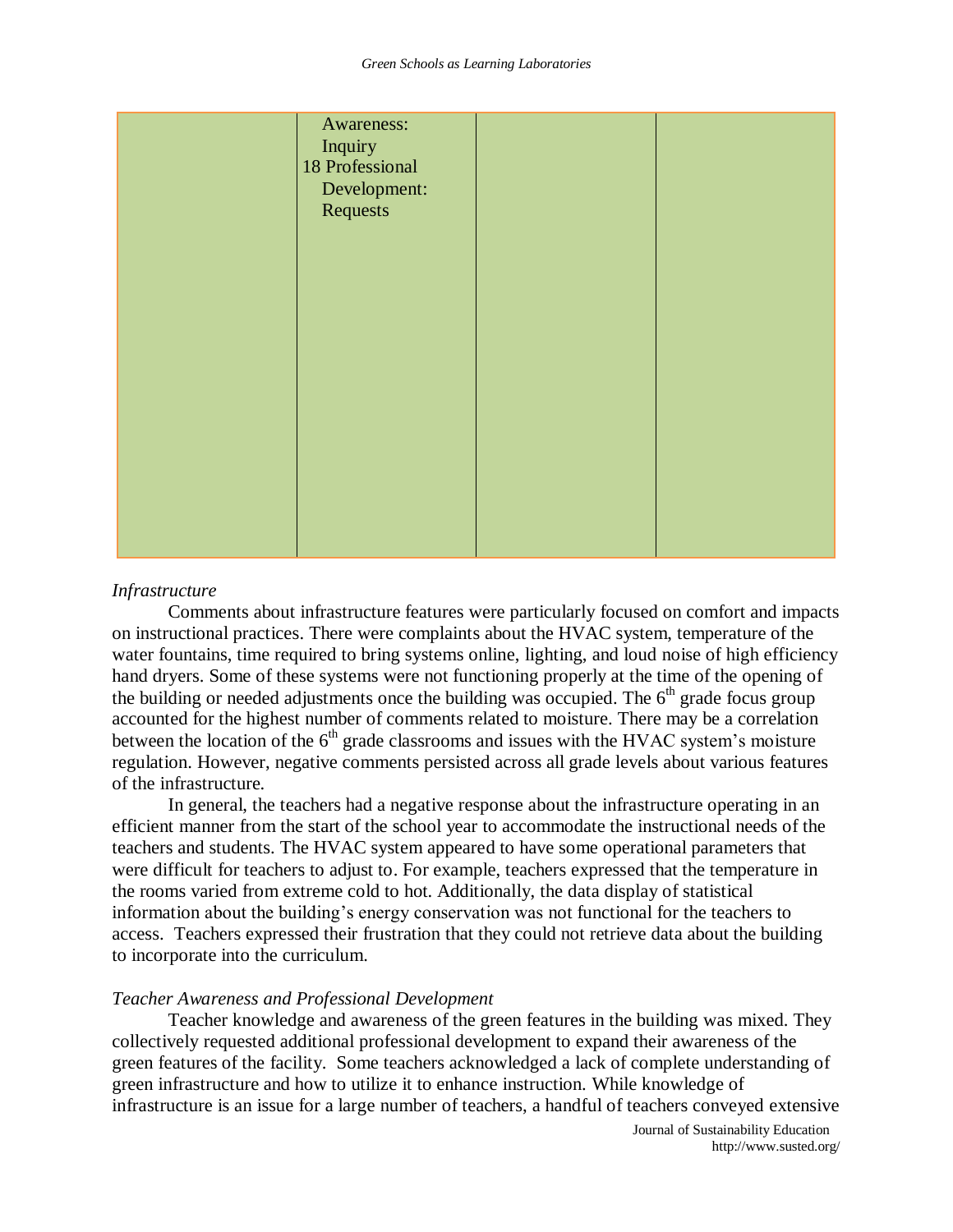knowledge of the features. From listening to the voices in the audio recording, researchers are able to determine that it was a small number of the same teachers that provided the majority of correct knowledge comments. Teachers that voiced correct conceptions were typically science teachers. Thus, teacher's knowledge of environmental features is not consistent. Some expressed familiarity while others were seeking more professional development (PD). The amount of PD requests demonstrates that teachers acknowledge that in general they are not yet confident or comfortable with their knowledge of features and how to incorporate the green features of the building into instructional practice.

#### *Curriculum*

In the first year of operation, some teachers had modified lessons to incorporate the green features of the school. Many more had ideas of how to potentially use the building as a teaching tool, particularly in the science department. A general consensus and belief among the teachers is that utilizing green infrastructure in instruction is primarily a job for science teachers or the STEM Encore elective classes. Overall, teachers reported a mixed interpretation of the students' knowledge and attitudes towards the green building. Some reported that students remain relatively unaware of the large-scale implications of the new building, but are primarily impressed by the newness of the school.

Teachers were able to identify ideas for modifications of curriculum to include green features of the building, however only a small number of teachers had implemented any of the curriculum ideas. Ideas for curriculum modifications rated both positively and negatively. Teachers expressed positive ideas more often, as negative ideas for curriculum related to utilizing green school features were noted as ones in which teachers felt restricted by the standards they were required to teach. When prompted, teachers were able to identify ideas and suggestions for methods of incorporating features in the instruction, but comparatively few had implemented lessons using the building's green infrastructure as an instructional tool. Some examples of the use of green features in instruction included the following topics and activities: light meter data collection and analysis, graphing, angle of the sun/seasons activity, natural winds, informational writing about facility and functions, geographical implications on green energy use, geothermal data analysis and layers of the Earth, primary and secondary energy resources, geography, writing contest on energy use, persuasive essays on renewable energy, vegetative roof research, monitoring and analysis of rain barrels, comparisons of energy use and infrastructure features, measurements of rainwater harvesting, energy transformations, economics of the school operations, green energy day, recycling, technology in the context of the building features, and architecture.

#### Discussion & Recommendations

Schools are choosing to invest in green technologies because of long-term financial savings, but we believe they should also consider educational benefits and attitudinal effects. Four major topics were identified from the teacher focus groups for consideration. The topics of functionality of green infrastructure, teacher awareness, professional development, and curriculum that utilizes the green school as a learning laboratory were important conversation pieces reflected upon by grade 6-8 teachers near the end of their first year in a new green middle school. These topics have implications to consider for this particular school as well as other school systems planning to build and move into new green school buildings.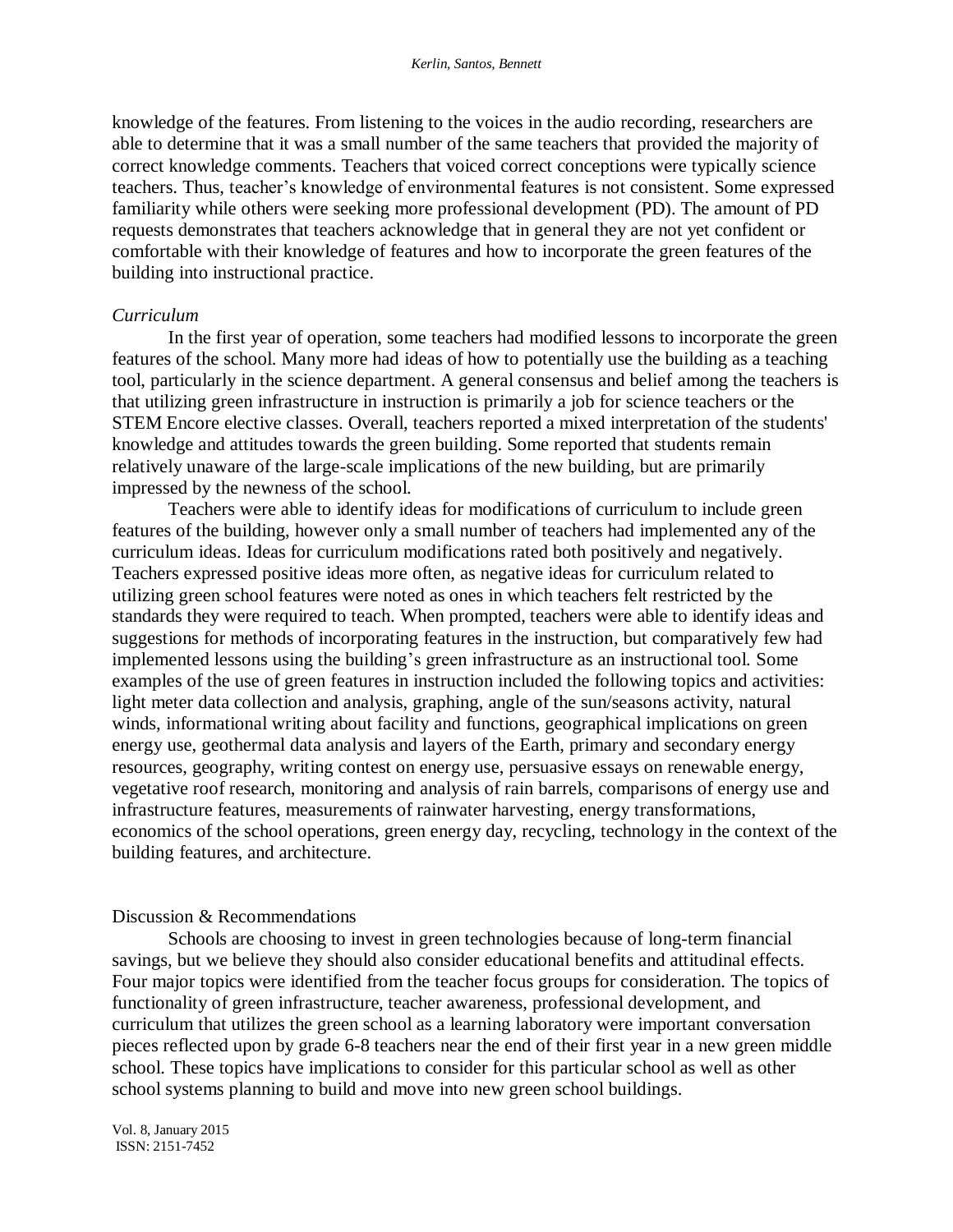A period of adjustment is necessary for teachers and students to acclimate to a building's new infrastructure and for the administration and operations personnel to adjust and refine functionality issues associated with opening a new building, especially one with many new green technological features. We believe that teachers' negative comments about any infrastructure issues will decrease with time as adjustments are made to the systems and all occupants of new green school buildings increase their understanding of the operational systems.

Teacher awareness and professional development are critically important to consider when going through the process of designing, building, and settling into a new green school. Teachers in this study acknowledged mixed understanding of the building systems, knowledge of environmental issues, and how to leverage the opportunities of place-based education within the restraints of academic standards. Teachers at new green schools will benefit greatly from professional development prior to moving into their building along with continued training throughout an initial adjustment period and beyond. Professional development should focus on conceptual understandings of green infrastructure and curriculum development that capitalizes on the unique opportunities such as real-life school-based examples, systems monitoring, analysis of data, and reading, writing, and artistic activities.

A successful green school that realizes and implements the benefits of sustainability education would require active, cross-curricular teaching to incorporate environmental themes into instruction. Instruction could start at the design stage with architecture, in which teachers can begin to plan to use specific green infrastructure features in their instruction. Similarly, teachers need successful tools and methods for gathering and sharing data about energy production and consumption and other building systems including metrics from features such as rainwater catchment systems and run-off into rain barrels from vegetative roofing compared to standard roofing. Perhaps some helpful tools would be online collaborative ones such as wikis, for sharing developed curriculum and access to data displays specific to green school buildings.

In order to utilize a green school as a learning laboratory at its fullest potential schools must shift their attention beyond only the economic returns and focus on the long-term benefits to student achievement and student and teacher personal and academic behavior. Recognition of both student and teacher attitudes towards the building are essential to ensure success. Teachers are a critical component of the operation of any school but consideration of the professional development of teachers in new green school facilities should receive heightened attention.

One recommendation is that knowledgeable and passionate teachers can be identified and utilized as professional development team leaders that can help raise awareness, knowledge levels, and collaboratively guide other teachers to explore the connections between academic standards and place-based sustainability education. These teachers could act as local leaders, curriculum developers, and facilitate professional development. Another step towards the model of whole-school sustainability education programs at green schools can be to create student clubs or teams such as Energy Wise, Green Construction, or Sustainability Student Teams that focus on a variety of environmental topics such as recycling and community gardening initiatives. The school in the study presented above has experienced some successes with an Energy Wise and Construction 101 clubs. Groups such as these may spur additional ideas to implement into the general curriculum.

#### *Future Research*

This study is part of a larger 6-year study which includes additional research foci and collection of other data. The larger study, currently in the analysis stage, seeks to ultimately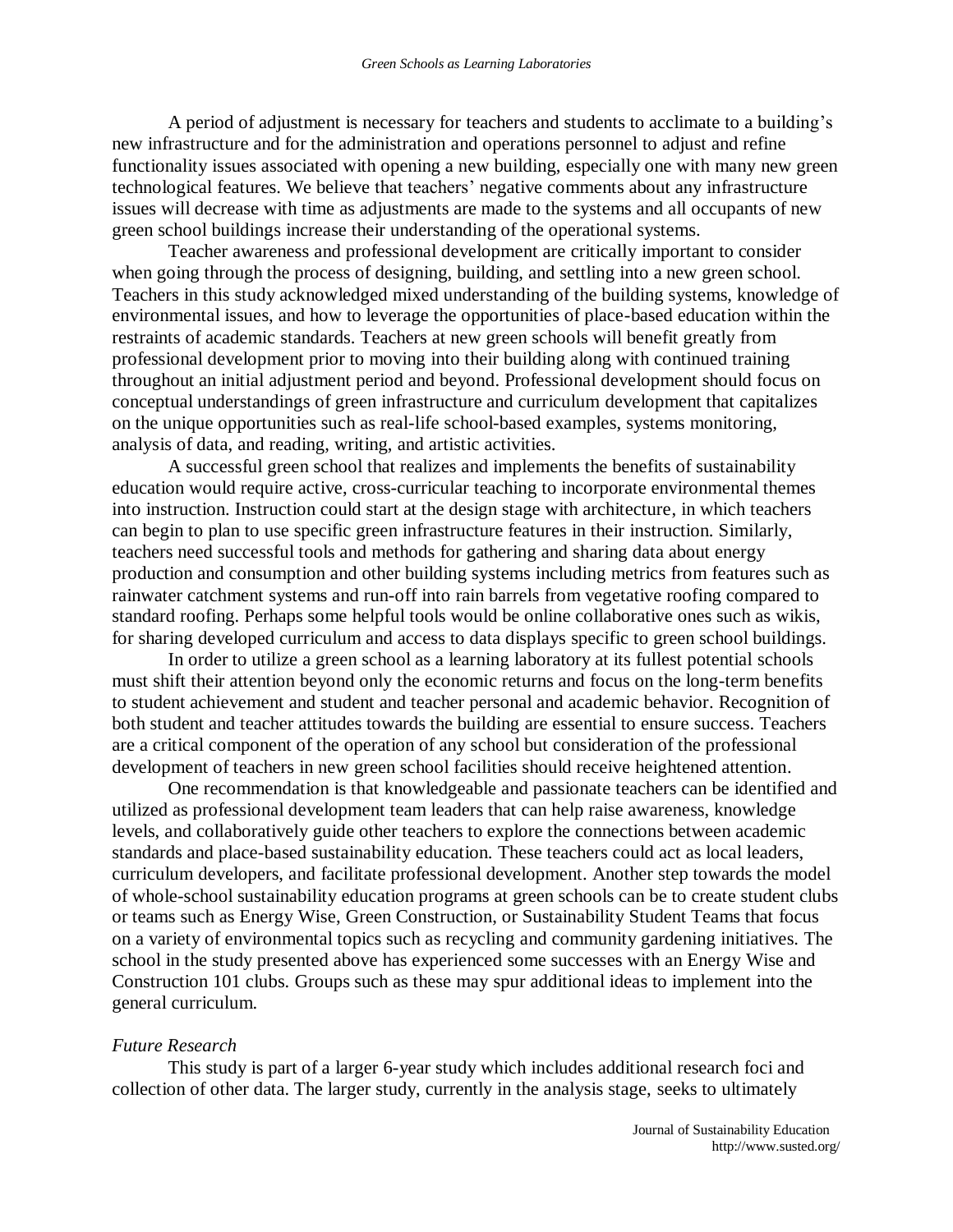characterize how teachers use the sustainable features of the school in instruction, as well as impacts on students' attitudes and academic performance. Numerous data have been collected from the last three years of the old traditionally built middle school and the first three years of the new green school. Other data under analysis in this broader study include additional teacher focus group discussions during years 2 and 3 after moving into the new green school, attendance reports of teachers and students, standardized test scores, referrals to the nurse, and discipline referrals. The larger research study includes approximately 4,500 current and past middle school students and 60 teachers at the focus school site and a comparison school within the same school district. We expect to finish analysis of data in this larger study and disseminate findings about students' attitudes and academic performance in the near future.

Additional research in this emerging field of green schools as learning laboratories is needed to realize the potential benefits of using green schools and green infrastructure in the approach of place-based sustainability education. Studies on the health benefits and cost analyses should continue as green technologies are continually becoming more efficient and effective. Additional research is necessary in the focus area of educational benefits of green school buildings. Specific areas of potential further study include attendance (students and staff), behaviors and attitudes, standardized test scores, and everyday instruction. Researchers should remain aware that the newness and cleanliness of any school facility is a variable important to consider when analyzing the data. It is also important to consider that an adjustment period is to be expected when teachers and students are acclimating to any new school building, green or traditional. Analysis of teacher focus group discussions from years 2 and 3 in the school study presented above will help tease out effects of the newness of the school and the anticipated adjustment period for teachers to become comfortable in the school environment. It is anticipated that after the adjustment period teachers will report less distractions and be able to take more advantage of the school as a learning laboratory.

Lastly, professional development and curriculum are exciting potential areas for development and research in the field of green schools as learning laboratories. This study shows that for teachers to fully embrace and implement learning experiences utilizing green school facilities as learning laboratories new professional development opportunities should be designed and implemented. Sustainability education professional development has become increasingly important for in-service and pre-service teachers. Many schools across the country have been recognized or are aware of the process to become recognized as U.S. Department of Education Green Ribbon Schools. Pillars and elements of Green Ribbon Schools do not just include environmental impact and costs and improved health and wellness. Pillar 3 of this recognition program is Effective Environmental and Sustainability Education (U.S Department of Education, 2014). Designing and implementing sustainability curriculum that is interdisciplinary, develops STEM content knowledge and thinking skills along with civic engagement are requirements of this 3rd Pillar. Many opportunities exist for professional development and curriculum advances in this area.

References

Ajimotokan, H.A., Oloyede, L.A., & Ismail, M.E. (2009). Influence of indoor environment on health and productivity. *New York Science Journal, 2*(4), 46-49.

Barr, S. (2011). Green Schools That Teach: Identifying Attributes of Whole-School Sustainability. MS. Colorado State University, Fort Collins, CO.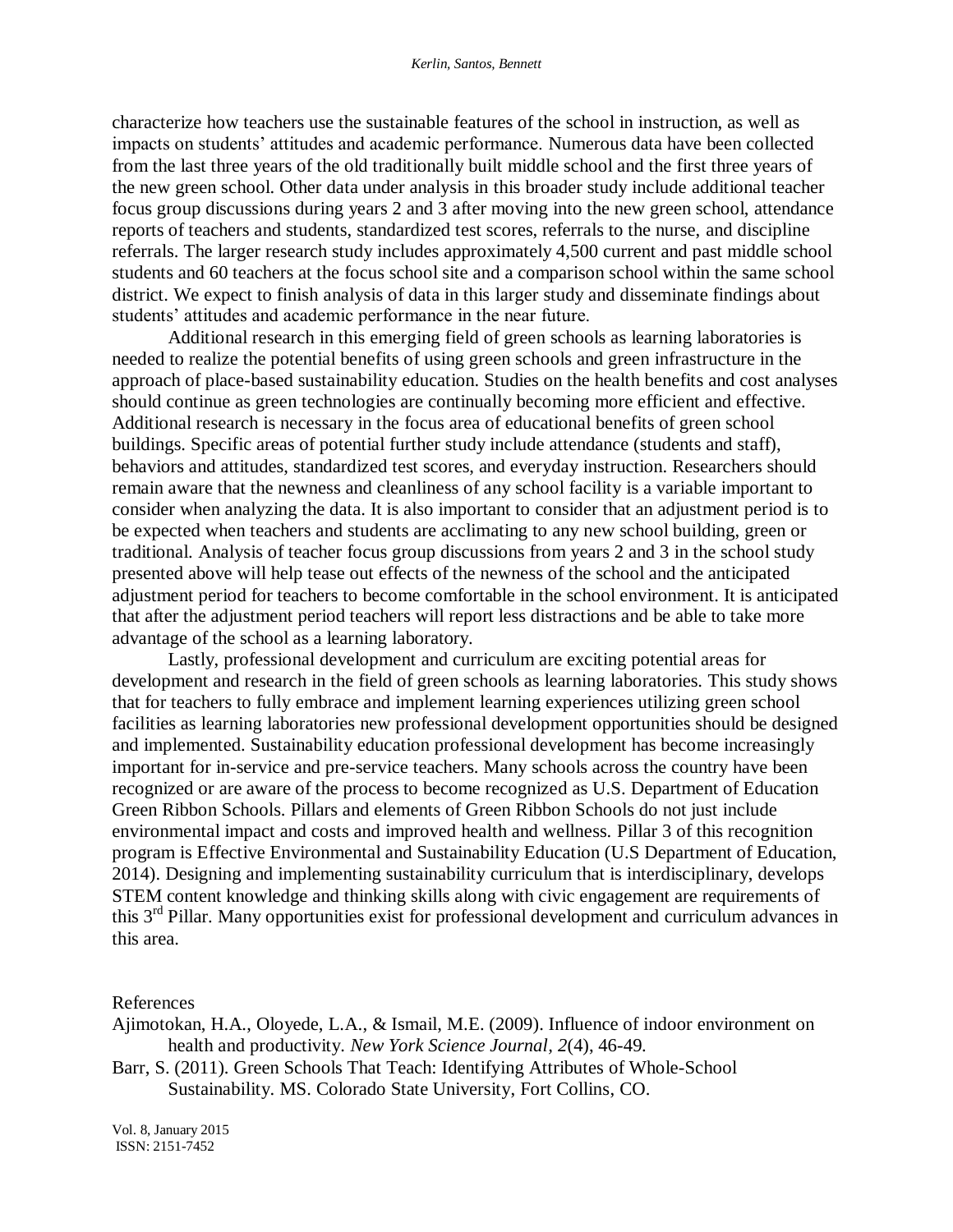- Barr, S. (2012). A Green School Isn't Actually Green… Without Whole-School Sustainability. MS. Colorado State University, Fort Collins, CO.
- Capital E. (2006). *Greening America's schools: Costs and benefits*. Washington, D.C.: Kats, G.
- Chen, L., Jennison, B., Yang., & Omaye. (2000). Elementary school absenteeism and air pollution. *Inhalation Toxicology, 12*, 997-1016.
- Earthman, G., & Lemasters, L. (2009). Teachers Attitudes about Classroom Conditions. *Journal of Educational Administration, 47*(3), 323-335.
- Gruenewald, D. A. (2003). Founations of place: A multidisciplinary framework for placeconscious education. *American Education Research, 40*(3), 619-654.
- McGraw-Hill Construction. (2012). *New and retrofit green schools: The influence of a green school on its occupants: Key findings from a new McGraw-Hill Construction smartmarket research study*. New York, NY.
- McGraw-Hill Research Foundation. (2010). *The impact of school buildings on student health and performance*. New York, NY: Baker, L. &Bernstein, H.
- Medrick, R. (2013). A Pedagogy for Sustainability Education. *Journal of Sustainability Education,* 5. Available at: [http://www.jsedimensions.org/wordpress/content/a-pedagogy](http://www.jsedimensions.org/wordpress/content/a-pedagogy-for-sustainability-education_2013_06/)[for-sustainability-education\\_2013\\_06/](http://www.jsedimensions.org/wordpress/content/a-pedagogy-for-sustainability-education_2013_06/)
- Miles, R. (2013). Experiencing Sustainability Education Through Place: A Case-study from Rural-Regional Australia. . *Journal of Sustainability Education,* 5. Available at: [http://www.jsedimensions.org/wordpress/content/experiencing-sustainability-education](http://www.jsedimensions.org/wordpress/content/experiencing-sustainability-education-through-place-a-case-study-from-rural-regional-australia_2013_06/)[through-place-a-case-study-from-rural-regional-australia\\_2013\\_06/](http://www.jsedimensions.org/wordpress/content/experiencing-sustainability-education-through-place-a-case-study-from-rural-regional-australia_2013_06/)
- National Clearinghouse for Educational Facilities. (2010). *Green Schools as High Performance Learning Facilities*. Washington, DC: Gordon, D.
- Norback, R., Walinder, R., Wieslander, G., Smedje, G., Erwall, C., & Venge, P. (2000). Indoor air pollutants in schools: Nasal patency and biomarkers in nasal lavage. *Allergy, 55*, 163- 170.
- Pilotto, L., Douglas, R., Attewell, R., & Wilson, S. (1997). Respiratory effects associated with indoor nitrogen dioxide exposure in children. *International Journal of Epidemiology, 27*(4), 788-796.
- Schneider, M. (2002). Public school facilities and teaching: Washington, DC and Chicago.
- Smedje, G., Norback, D. & Edling, C. (1997). Asthma among secondary schoolchildren in relation to the school environment. *Clinical and Experimental Allergy, 27*, 1270-1278.
- Sterling, S. (2001). *Sustainability Education*. Devon, England: Green Books.

U.S. Department of Education. (2014, December 19). Retrieved from http://www2.ed.gov/programs/green-ribbon-schools/eligibility.html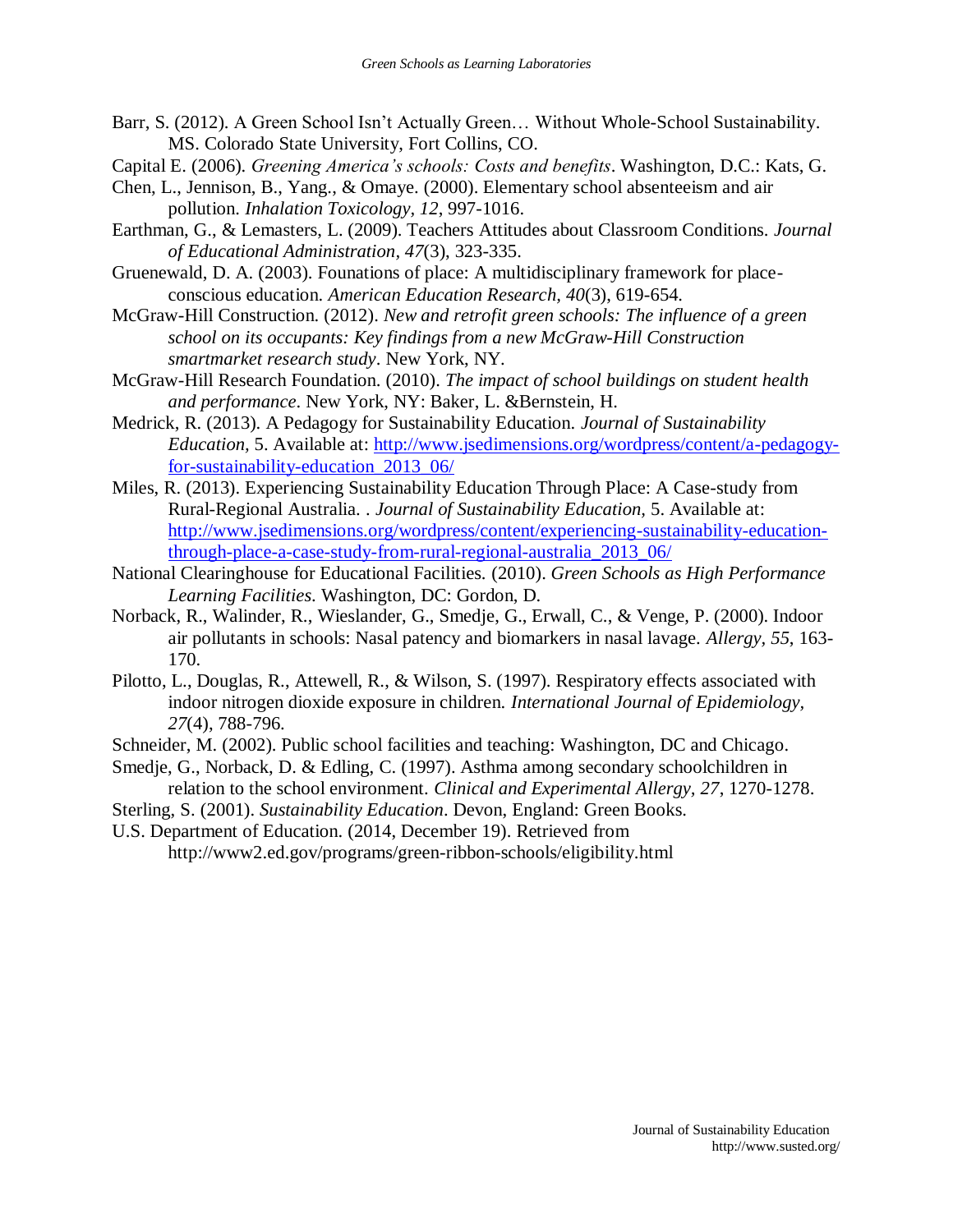## Author Thumbnail Photos

## Dr. Steve Kerlin



Miss Rosie Santos



Mr. William Bennett